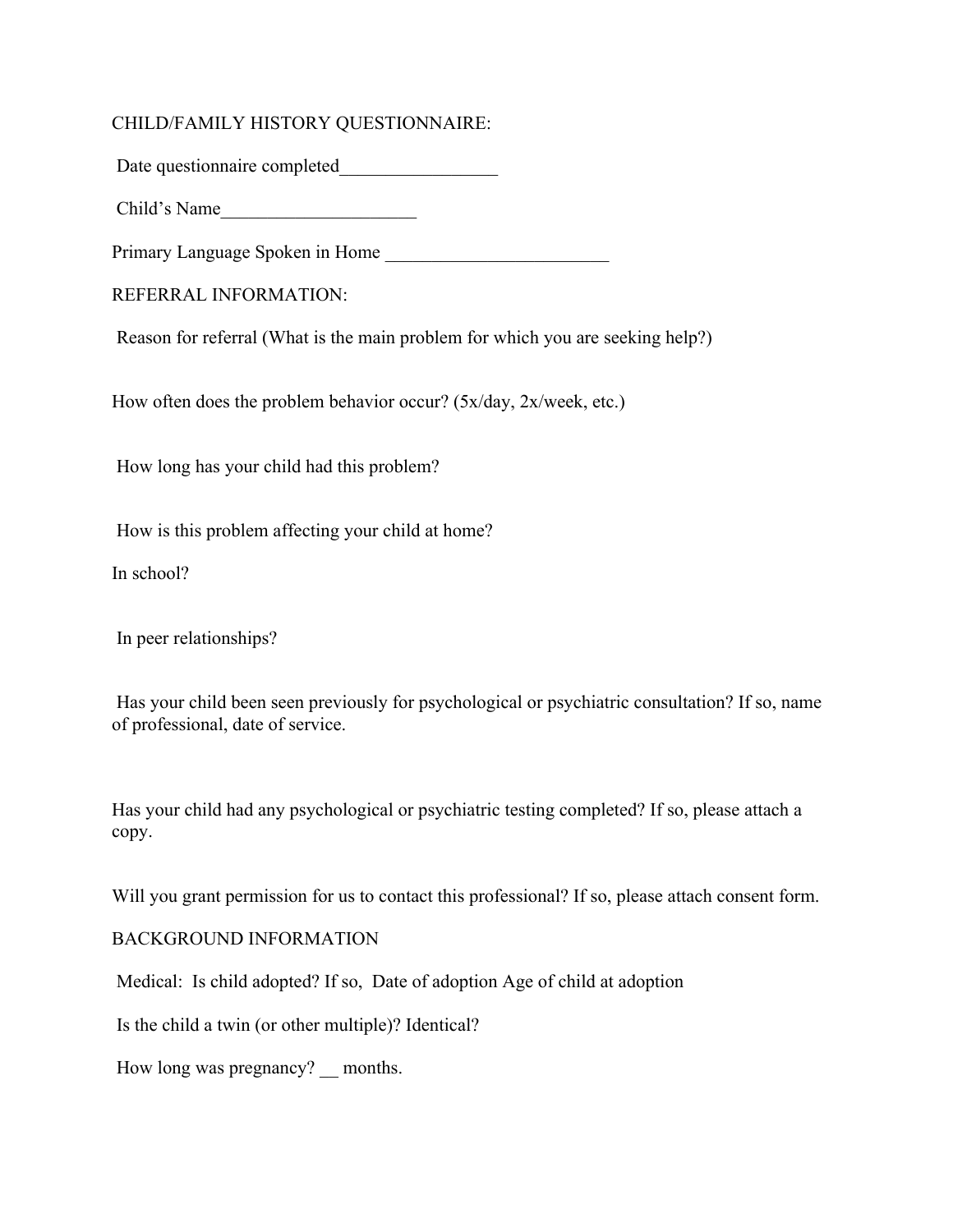Any complications? If so, describe

How long was labor?hours. Any complications? If so, describe

Was delivery through natural childbirth? C-section? Was delivery in the hospital? Home? Other? (Please specify)

Were there any complications during delivery? If so, describe Child's birth weight/ Height

Any complications following delivery?

How long did mother and child remain hospitalized after delivery?

Please indicate with an "x" any illness or disease which your child has had, and indicate date:

o Adverse drug reactions o Allergies (specify: \_\_\_\_\_\_\_\_\_\_\_\_) o Asthma Frequent/recurring... o Colds o Gastrointestinal problems o Headaches o High fevers o Influenza o Migraine headaches o Pneumonia o Seizures o Sinusitis o Sore throats o Strep throat o Broken bones (specify: ) o Dizziness/Fainting o High/Low blood pressure o Insertion/removal of tubes Has your child ever hit his/her head? Has your child ever been hospitalized overnight? If so, explain:

- o Chickenpox
- o Measles
- o Mumps
- o Substance abuse
- o Surgeries, such as: o Appendectomy o Heart surgery
- o Tonsillectomy o Other (specify: )
- o Arthritis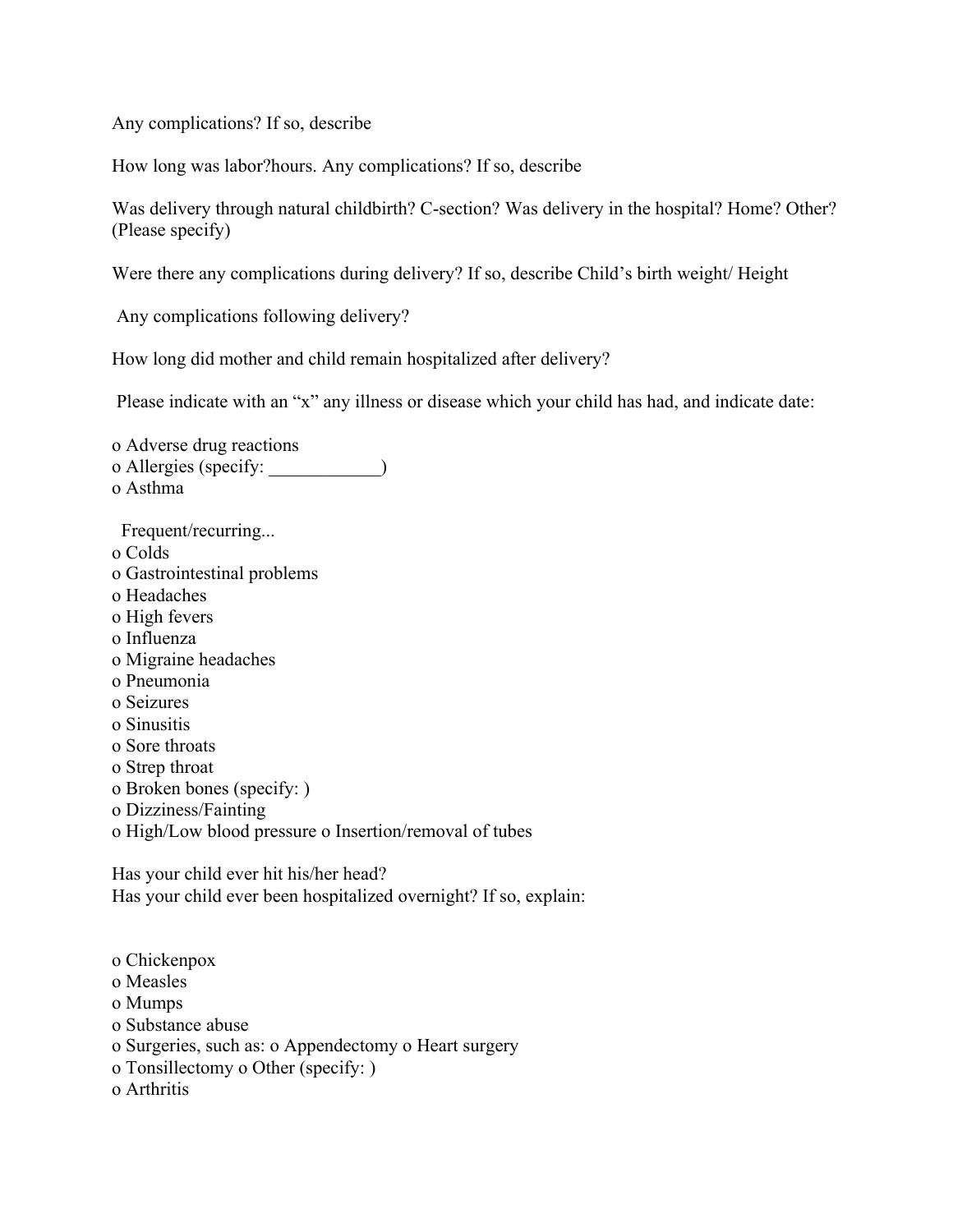| o Cancer                                                                             |
|--------------------------------------------------------------------------------------|
| o Cerebral palsy                                                                     |
| o Diabetes                                                                           |
| o Diphtheria                                                                         |
| o Encephalitis                                                                       |
| o Exposure to lead                                                                   |
| o Meningitis                                                                         |
| o Polio                                                                              |
| o Tuberculosis                                                                       |
| Name of pediatrician                                                                 |
| Is your child currently on any medications or dietary supplements?                   |
| Does your child have any vision problems?                                            |
| Does your child wear glasses? Contact lenses?                                        |
| Does your child have any hearing problems?                                           |
| Average number of hours of sleep per night Frequent waking or nightmares?            |
| Do you have concerns about your child's weight?                                      |
| Describe any unusual eating habits (picky eater, eating nonedible items,<br>$etc.$ ) |
| Please list any known food/drug allergies:                                           |
|                                                                                      |

Developmental

Was your child delayed in meeting any milestones (talking, walking, toilet training, reading, etc…)? If so, which ones?

If applicable, at what age did your child first demonstrate signs of puberty (breast development, menstruation, pubic hair, facial hair):

List all schools your child has attended, beginning with the most recent:

(If this is an educational concern, please attach copies of report cards)

Has your child ever repeated a grade? Reason:

Has your child ever had problems in school? Describe

Please indicate with an "x" where you feel your child is performing academically

Below grade level On grade level Above grade level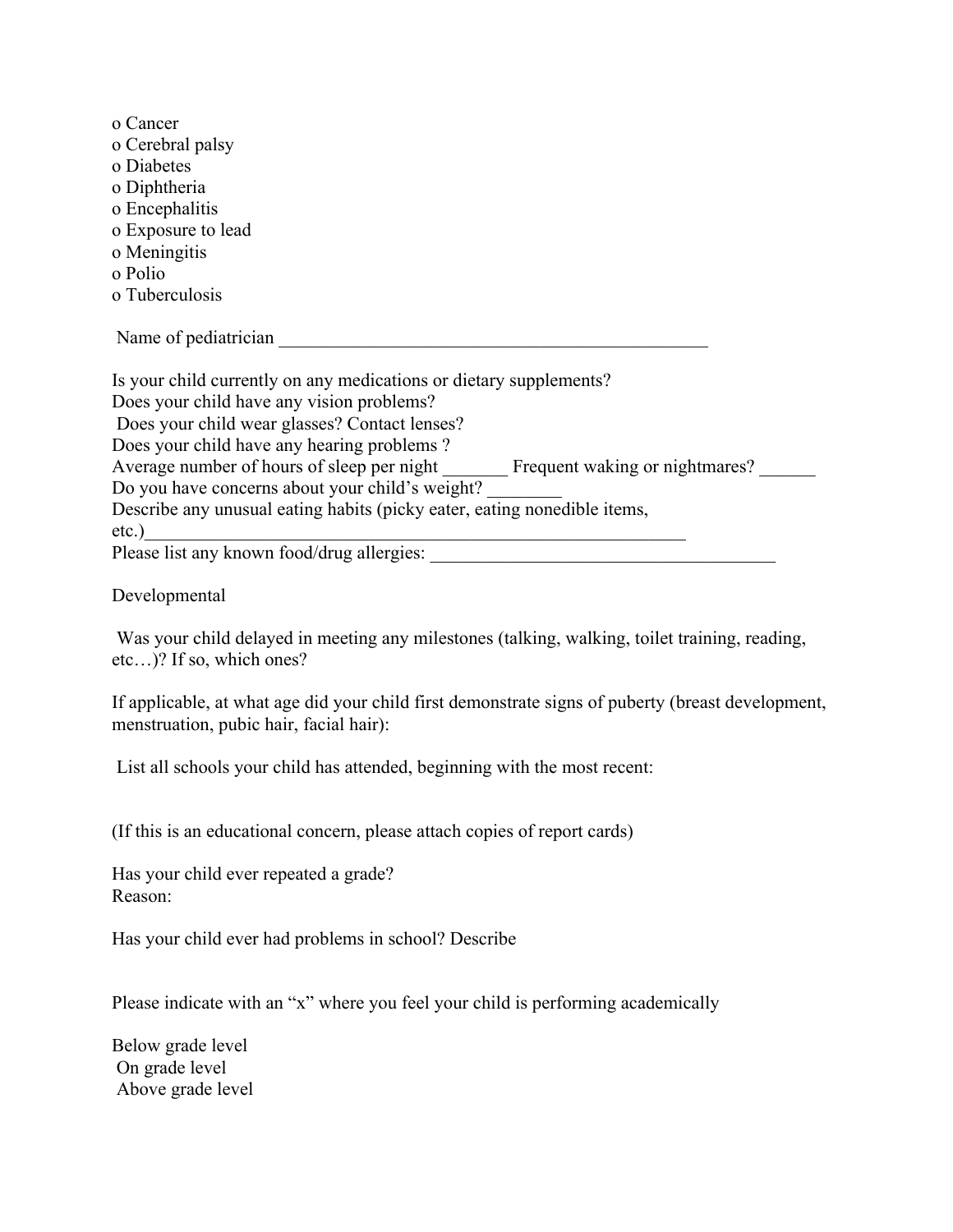Do you currently have any academic concerns? If so, please explain

Does your child enjoy attending school? If no, please explain

Has your child ever been referred for educational interventions, such as additional academic assistance, behavioral management plans, etc? If yes, please describe

Is your child currently on a 504 Plan? If so, please explain:

Is your child currently in Special Education? Date of most recent IEP Educational Disability Services receiving: School: Grade: Date of entry: Date of Withdrawal:

Do you feel the interventions (informal/504/Special Education) are effective? If no, please explain

Family/Home Environment Please list all those living in child's home (including child being referred)

Please list other persons closely involved with child but not living in child's home (e.g., older siblings, grandparents, sitters, teachers, religious leaders, etc.)

Is the child currently living with both biological parents? If no, please explain

Is either parent deceased? If so, please specify

Are parents currently married?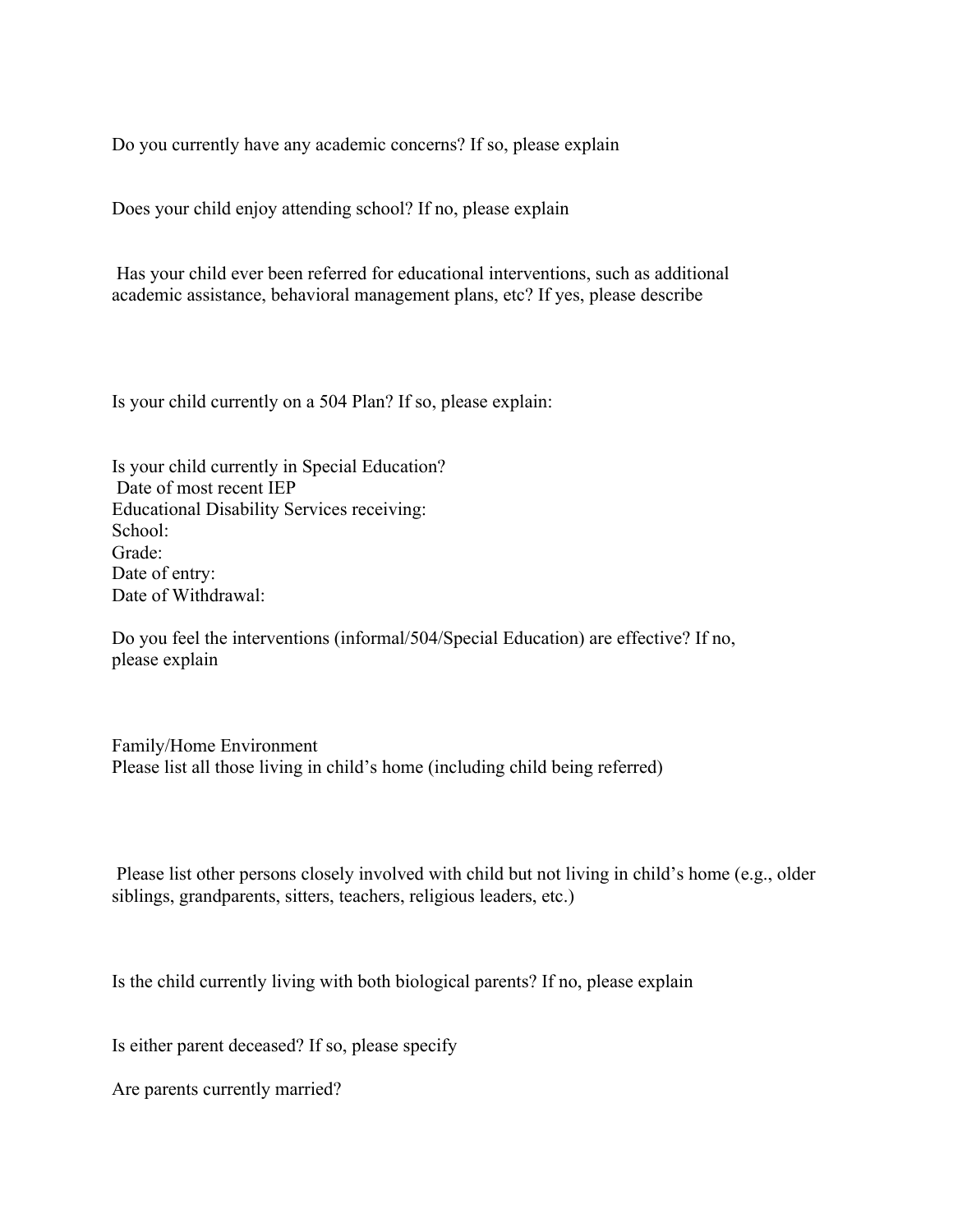Are parents divorced/separated? If so, when?

Which parent has custody? How often does the non-custodial parent visit?

How long have you lived at the current address? How often have you changed residences since the birth of this child? Does the child share a bedroom? With whom?

Does your child have any difficulty with siblings? If yes, please explain Was the child ever placed or boarded away from the family? If yes, where and with whom?

Reason for placement

 $\frac{1}{2}$ 

Has your child ever had difficulty or contact with legal authorities (Police, Juvenile Justice)? If yes, please describe circumstances

Please describe any religious or cultural beliefs you would like incorporated into your child's treatment.

Please indicate if any of the following issues are currently being experienced within the immediate family (parents, siblings):

- o Marital difficulties
- o Divorce/separation of parents
- o Serious illness of parent, child, sibling (specify: \_\_\_\_ \_\_)
- o Birth of new child
- o Death in family
- o Recent move
- o Financial problems
- o Single parent
- o Job loss
- o Other:

Please indicate which of the following concerns have been experienced in the immediate and/or extended family (parents, siblings, aunts, uncles, cousins, grandparents). Please indicate which relative.

- o Autism Spectrum Disorders
- o Learning Disabilities
- o Mental Retardation
- o Birth Defects
- o Cancer
- o Diabetes
- o Attention Deficit Hyperactivity Disorder (ADHD)